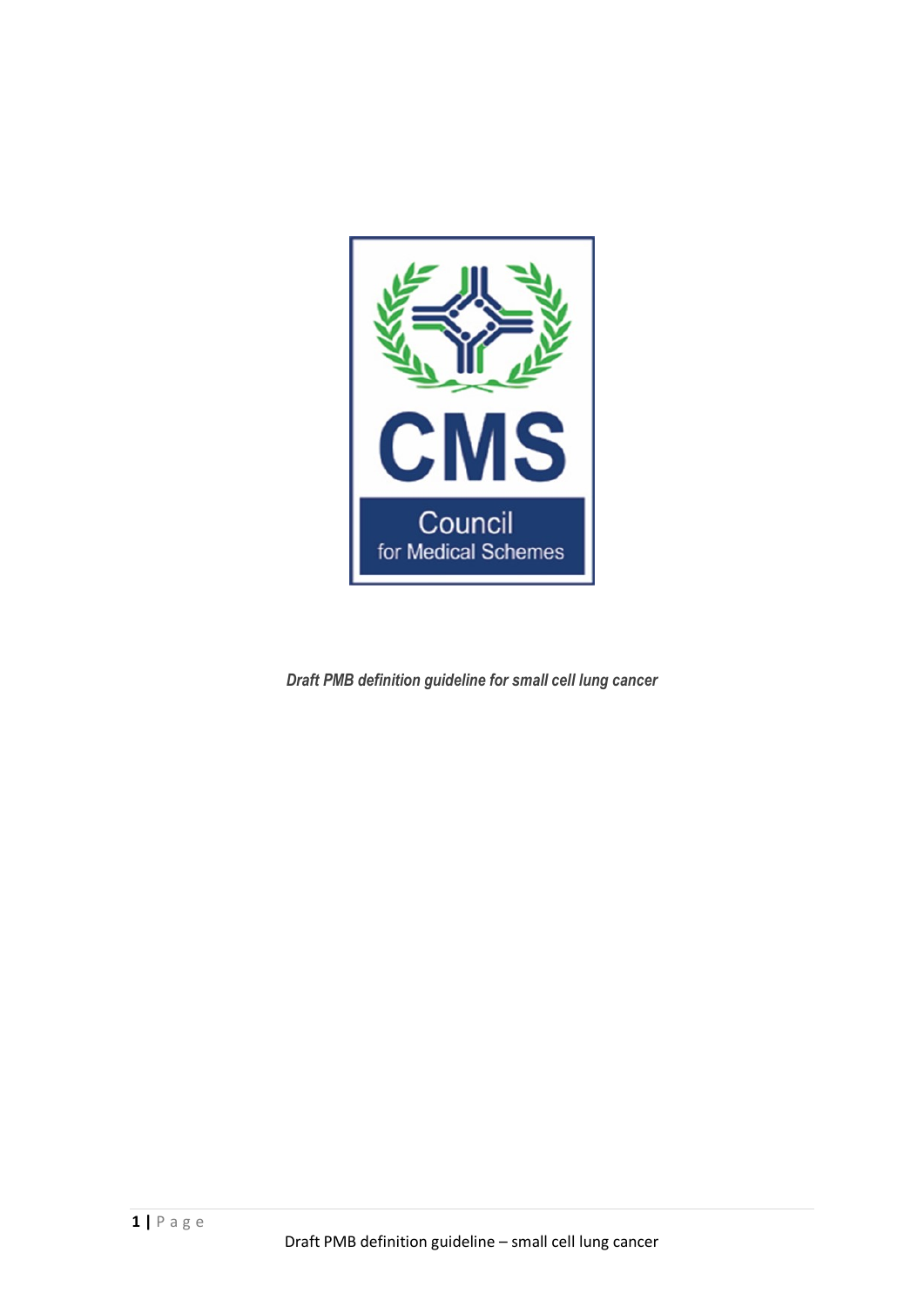#### *Disclaimer:*

*The small cell lung cancer benefit definition has been developed for the majority of standard patients. These benefits may not be sufficient for outlier patients. Therefore regulation 15h and 15I may be applied for patients who are inadequately managed by the stated benefits. The procedure codes only serve as an indication of applicable procedure codes, and some significant procedure codes may not have been included. The benefit definition does not describe specific in-hospital management such as theatre, anaesthetists, anaesthetist drugs, supportive medication and nursing care. However, these interventions form part of care and are prescribed minimum benefits.*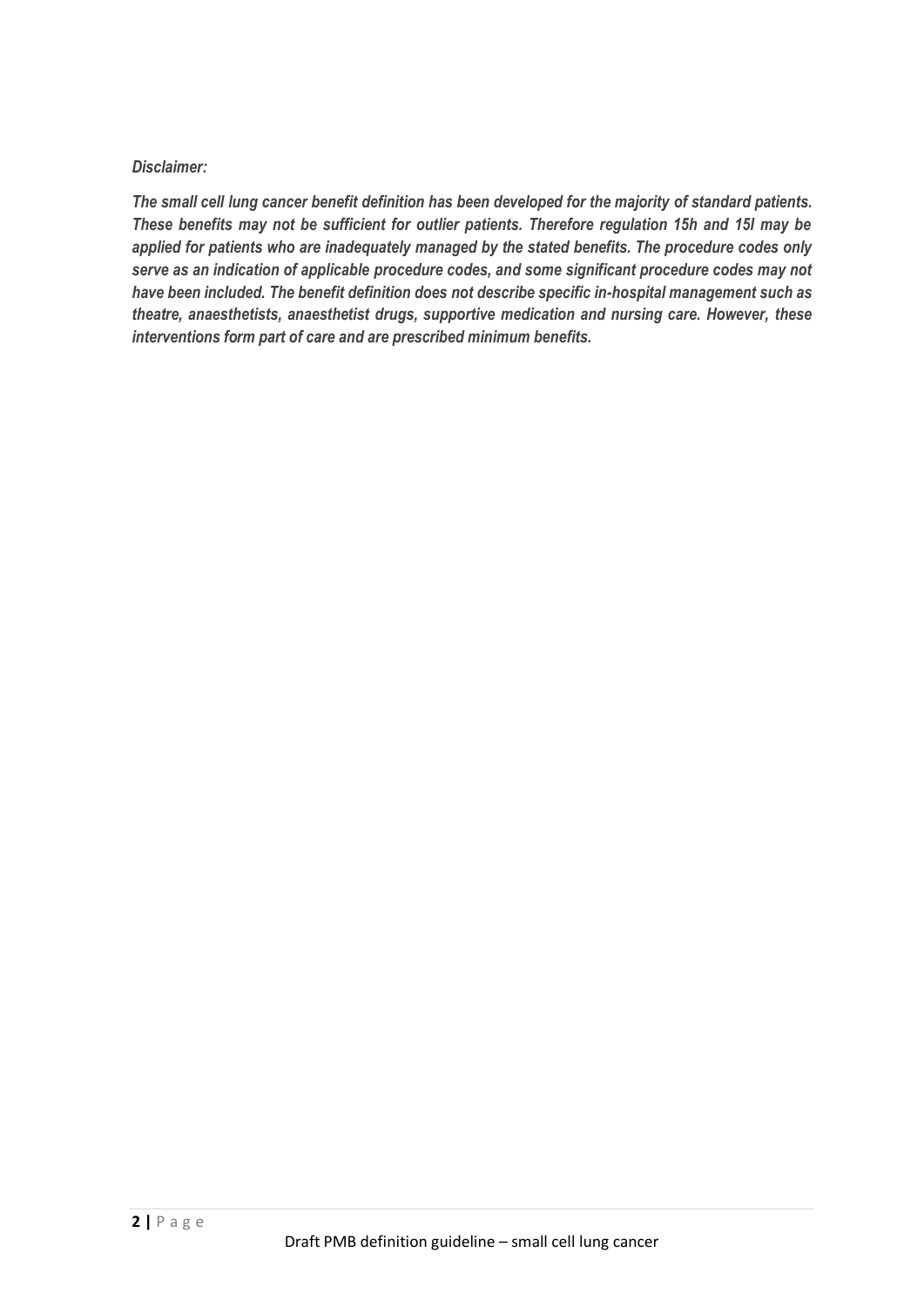# **Table of contents**

| 2. |             |  |  |
|----|-------------|--|--|
| 3. |             |  |  |
| 4. |             |  |  |
|    |             |  |  |
|    |             |  |  |
|    |             |  |  |
|    |             |  |  |
| 5. |             |  |  |
|    |             |  |  |
|    |             |  |  |
|    |             |  |  |
|    | 5.3.1       |  |  |
|    | 5.3.2       |  |  |
|    | 533         |  |  |
| 6  | Exclusions. |  |  |
| 7. |             |  |  |
| 8  |             |  |  |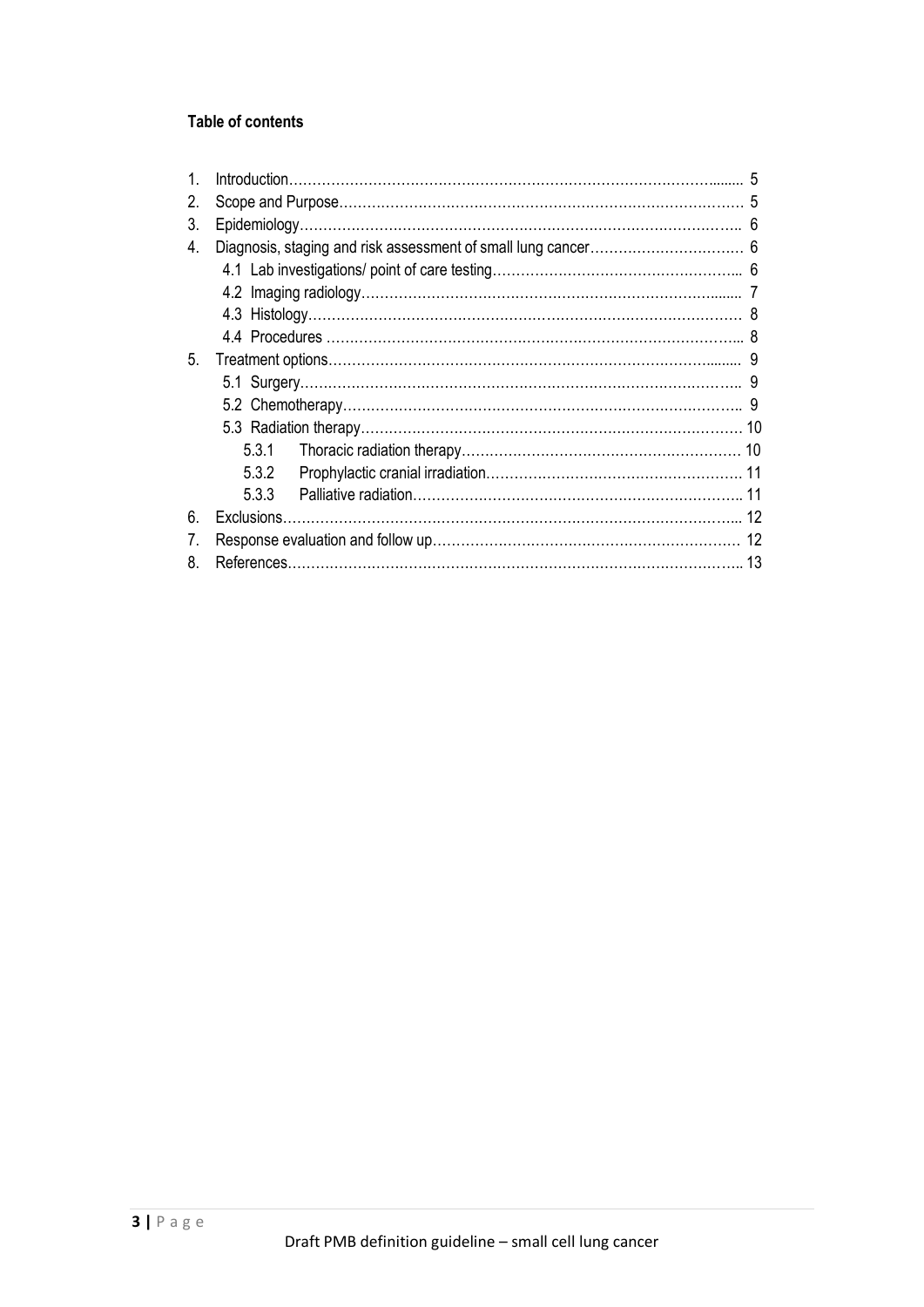#### **Abbreviations**

| <b>PMBs</b> | <b>Prescribed Minimum Benefits</b> |
|-------------|------------------------------------|
| <b>DTPs</b> | <b>Diagnosis Treatment Pairs</b>   |
| <b>CMS</b>  | <b>Council for Medical Schemes</b> |
| <b>SCLC</b> | Small Cell Lung Cancer             |
| <b>FBC</b>  | <b>Full Blood Count</b>            |
| LFTs        | <b>Liver Function Tests</b>        |
| U&E         | Urea and Electrolytes              |
| <b>CT</b>   | Computed Tomography                |
| mri         | Magnetic Resonance Imaging         |
| <b>FDG</b>  | Fluorodeoxyglucose                 |
| ES          | <b>Extensive stage</b>             |
| LS          | Limited stage                      |
| <b>PET</b>  | Positron Emission Tomography scan  |
| <b>VATS</b> | Video-assisted Thoracic Surgery    |
| <b>EBUS</b> | <b>Endobronchial Ultrasound</b>    |
| <b>FNA</b>  | Fine-needle aspiration             |
| <b>FEV</b>  | Forced expiratory volume           |
| <b>FVC</b>  | Forced vital capacity              |
| <b>RT</b>   | Radiation Therapy                  |
| <b>TRT</b>  | <b>Thoracic Radiation Therapy</b>  |
| PCI         | Prophylactic Cranial Irradiation   |
| <b>RFA</b>  | Radiofrequency ablation            |
| MWA         | Microwave ablation                 |
|             |                                    |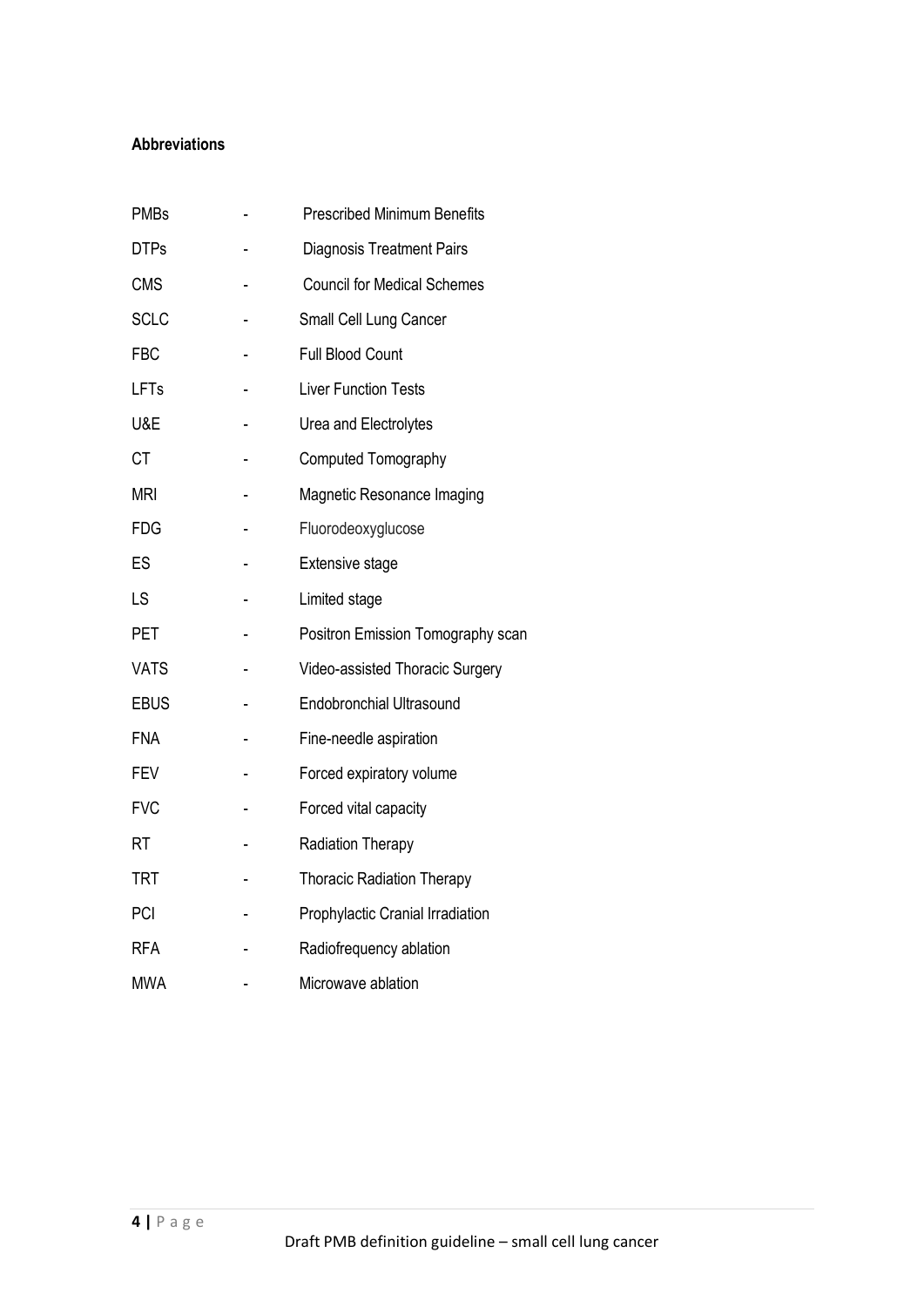## **1. Introduction**

- 1.1. The legislation governing the provision of the Prescribed Minimum Benefits (PMBs) is contained in the Regulations enacted under the Medical Schemes Act, No.131 of 1998 (the Act). With regards to some of the Diagnosis Treatment Pairs (DTPs), medical scheme beneficiaries find it difficult to be fully aware of their entitlements in advance. In addition, medical schemes interpret these benefits differently, resulting in a lack of uniformity of benefit entitlements.
- 1.2. The benefit definition project is undertaken by the Council for Medical Schemes (CMS) with the aim of defining the PMB package, as well as to guide the interpretation of the PMB provisions by relevant stakeholders.

## **2. Scope and purpose**

- 2.1. This is a recommendation for the diagnosis, treatment and care of individuals with small cell lung cancer in any clinically appropriate setting as outlined in the Act.
- 2.2. The purpose is to provide detailed clarification in respect of benefit and entitlements to members and beneficiaries of medical schemes.

| C34.0             | Malignant neoplasm, main bronchus                           |
|-------------------|-------------------------------------------------------------|
| C34.1             | Malignant neoplasm, upper lobe, bronchus or lung            |
| C34.2             | Malignant neoplasm, middle lobe, bronchus or lung           |
| C34.3             | Malignant neoplasm, lower lobe, bronchus or lung            |
| C34.8             | Malignant neoplasm, overlapping lesion of bronchus and lung |
| C <sub>34.9</sub> | Malignant neoplasm, bronchus or lung, unspecified           |
| C38.1             | Malignant neoplasm, anterior mediastinum                    |
| C <sub>38.2</sub> | Malignant neoplasm, posterior mediastinum                   |
| C <sub>38.3</sub> | Mediastinum, part unspecified                               |
| C76.1             | Malignant neoplasm, thorax                                  |
| D <sub>02.1</sub> | Carcinoma in situ, trachea                                  |
| D <sub>02.2</sub> | Carcinoma in situ, bronchus and lung                        |
| D02.3             | Carcinoma in situ, other parts of respiratory system        |
| D02.4             | Carcinoma in situ, respiratory system, unspecified          |

**Table 1: Possible ICD 10 codes to identify small cell lung cancer**

## **3. Epidemiology**

3.1. Tracheal, bronchus and lung cancer has been ranked as having the  $4<sup>th</sup>$  highest number of incident cases, and the foremost cause of mortality from cancer in South Africa in the recent global cancer burden of disease study (Collaboration, 2016).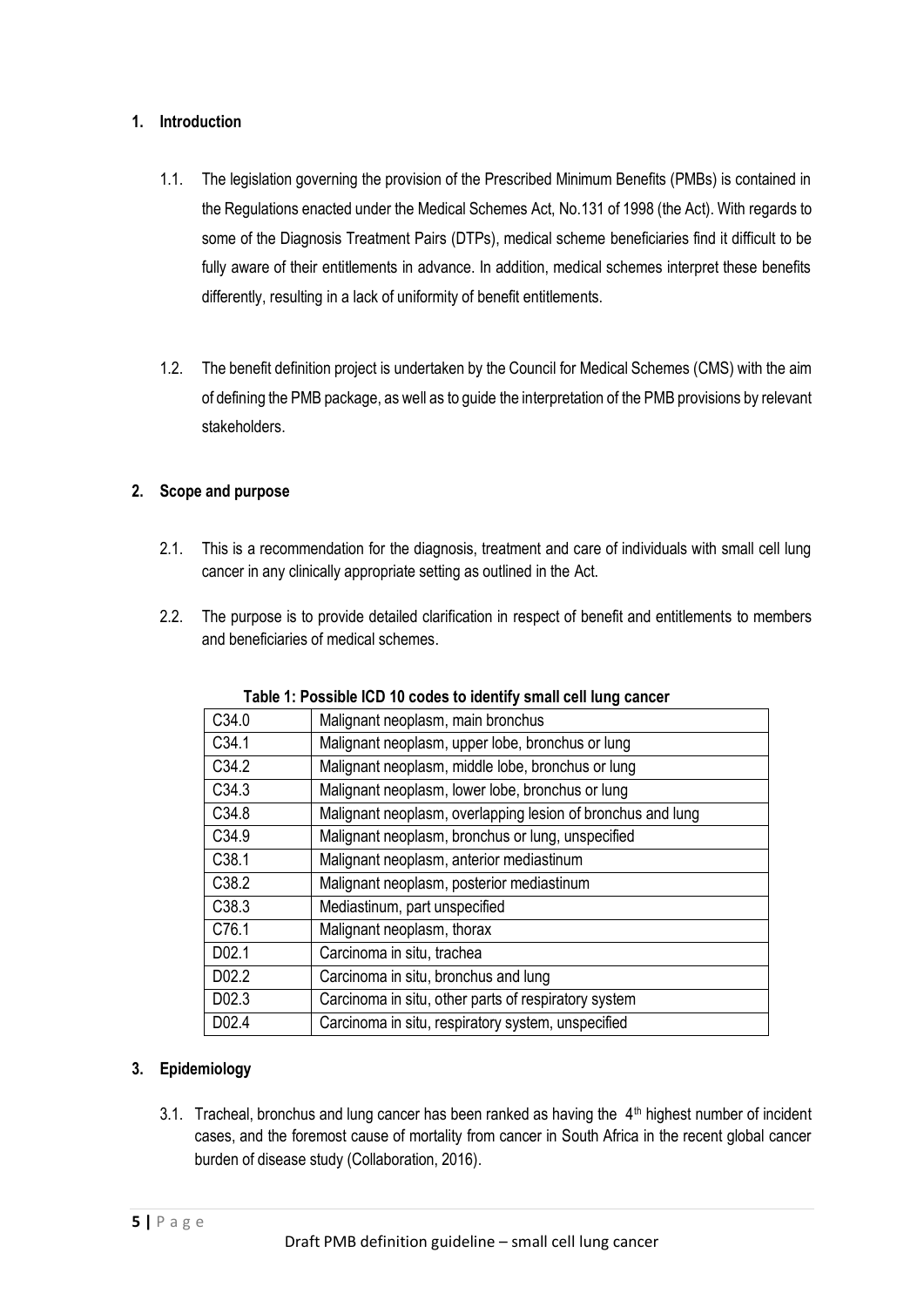- 3.2. Small cell lung cancer in South Africa accounts for around 15% of all lung cancers. Generally patients present with advanced disease with a low resectability rate (Nanguzgambo, Aubeelack, von Groote-Bidlingmaier, Hattingh, Louw, Koegelenberg & Bolliger, 2011).
- 3.3. The 5-year survival rate for lung cancers remains below 20% with over 50% of cases diagnosed with distant metastases. In small cell lung cancer the prognosis is even worse with around 90% of patients diagnosed with advanced disease (Chen, Ruiz, Hsieh, Wu, Ries & Lewis, 2014).
- 3.4. Cigarette smoking remains the primary risk factor for developing lung cancer and is estimated to account for approximately 90% of all lung cancers, although other risk factors such as exposure to environmental toxins, pulmonary fibrosis, HIV infection and genetics have been found to play a role in increased risk of lung cancer (Midthun, 2017).

## **4. Diagnosis, staging and risk assessment of small cell lung cancer**

Diagnosis is essential for treatment planning, and tissue diagnosis is required to assess whether the tumour is a primary malignancy, a pulmonary metastasis from another site, or possibly a non-malignant growth (Midthun, 2017a). Currently the 7th American Joint Committee on Cancer (AJCC)/International Union for Cancer Control (UICC) TNM system is used in staging lung cancer, although an 8<sup>th</sup> Edition is planned for early 2018 (Lin, Shidan, Yunyun, Sunny, Guanghua, Adi & Yang, 2017; Detterbeck, Boffa, Kim & Tanoue, 2017). However, generally small cell lung cancer is classified as 2 stages; limited stage (Stage I-III) or extensive stage (Stage IV) using the Veteran Administration Lung Study Group (VALSG) system to define the extent of disease (NCCN, 2016).

## 4.1. **Lab investigations/ point of care testing**

The initial evaluation of patients with newly diagnosed SCLC consists of a complete medical history and physical examination, a pathologic review of biopsy specimens, and laboratory studies, including full blood count (FBC), serum electrolytes, renal and liver function tests (LFTs), and serum lactate dehydrogenase (Jett, Schild, Kesler & Kalemkerian, 2013). Sputum cytology might be requested prediagnostic to rule out TB or other infections. Sputum cytology is not recommended as a stand-alone diagnostic tool or after a diagnosis has been made.

The following laboratory investigations for small cell lung cancer are recommended as PMB level of care:

- U&E and creatinine
- LFT<sub>s</sub>
- Renal function tests
- FBC
- **Platelets**
- Blood gases

## 4.2. **Imaging radiology**

4.2.1. Contrast-enhanced computed tomography (CT) can be useful in revealing the extent of mediastinal invasion and is routinely used for assessing treatment response, and evaluate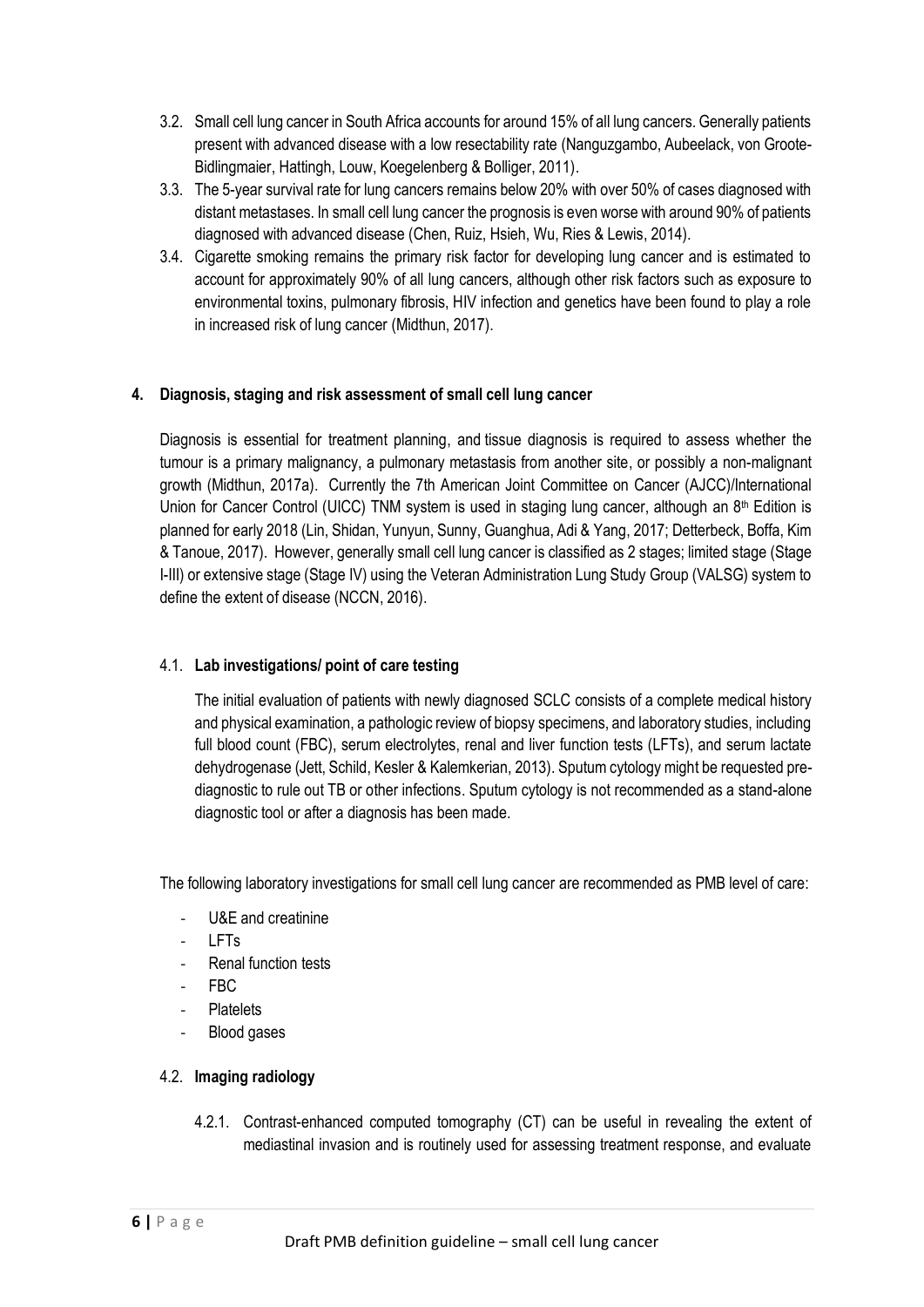for residual or recurrent disease in patients who are undergoing therapy (Carter, Glisson, Truong & Erasmus, 2014).

- 4.2.2. Magnetic resonance imaging (MRI) of the brain is recommended as PMB level of care. It is superior to a fluorodeoxyglucose positron emission tomography scan (FDG PET) and FDG PET/ CT in this setting because extensive FDG uptake within the brain parenchyma usually hampers the visualization of metastasis (Carter et al, 2014; Jett et al, 2013)
- 4.2.3. If a PET scan is obtained for initial staging, pathologic confirmation is required for lesions that result in upstaging. If a patient already has documentation of extensive stage (ES) disease, then a PET scan is not needed because it will not add any useful staging information. At present, available data is insufficient to make recommendations regarding the potential role of PET scans in restaging, response evaluation, or prognostic predictions in patients with SCLC (Jett et al, 2013).
- 4.2.4. There are no reports to suggest that a bone scan adds useful staging information if a PET scan has already been obtained (Jett et al, 2013).
- 4.2.5. A multidisciplinary approach is recommended in both the diagnosis and staging as well as in determining optimal treatment and supportive care (Detterbeck, Lewis, Diekemper, Addrizzo-Harris & Alberts, 2013).

## **Table 3: Imaging radiology for diagnosis and staging of small cell lung cancer recommended as PMB level of care**

| <b>Description</b>           | <b>Frequency</b> | <b>Comment</b>                                                      |  |
|------------------------------|------------------|---------------------------------------------------------------------|--|
| Chest X-ray                  | $1 - 2$          | Needs to be done initially, one test might be necessary             |  |
| CT chest, abdomen and pelvis |                  | CT scan should always be contrast for better definition             |  |
| with contrast                |                  |                                                                     |  |
|                              |                  | MRI of brain superior to PET and CT scans for intracranial          |  |
| <b>MRI</b> brain             |                  | metastases                                                          |  |
| Ultrasound chest             | 1                | Only necessary if there is an effusion that needs drainage.         |  |
|                              |                  | Ultrasound is appropriate only to guide the procedure.              |  |
|                              |                  |                                                                     |  |
| PET scan                     | On motivation    | Not recommended for diagnosis                                       |  |
|                              |                  | In patients with clinically limited-stage (LS)-SCLC                 |  |
|                              |                  | more sensitive and specific than conventional imaging for detecting |  |
|                              |                  | metastatic disease                                                  |  |
|                              |                  |                                                                     |  |
| Bone scan                    | On motivation    | Not routine.                                                        |  |
|                              |                  | Only if a PET is not done.                                          |  |
|                              |                  |                                                                     |  |
| Exclusions                   |                  |                                                                     |  |
| <b>MRI</b> chest             | 0                | Not recommended as PMB level of care                                |  |
| Ultrasound abdomen           | 0                | Inappropriate to do an ultrasound abdomen. No place of ultrasound   |  |
|                              |                  | in early stage lung cancer                                          |  |
|                              |                  |                                                                     |  |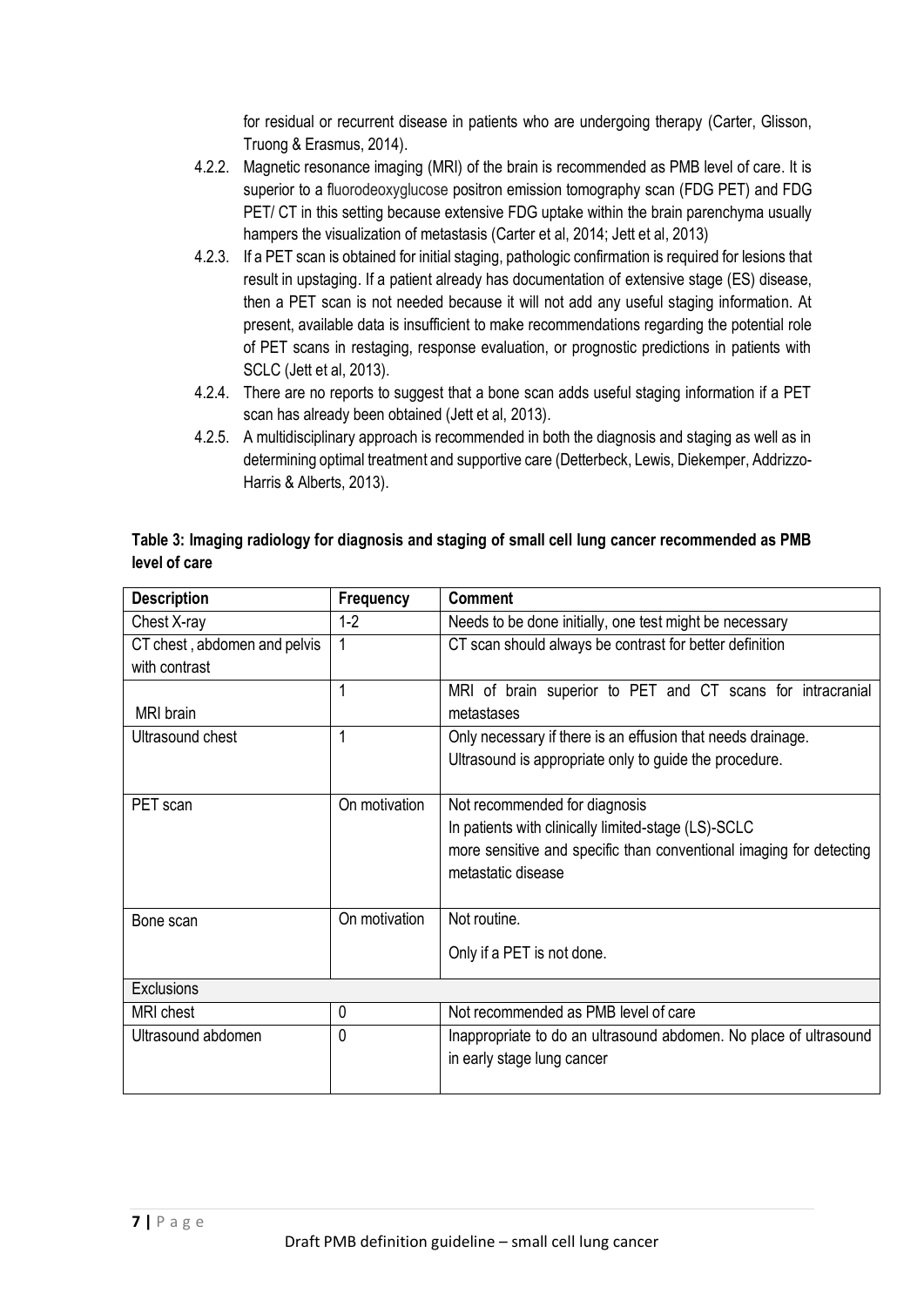## 4.3. **Histology**

- 4.3.1. Small cell carcinoma is a poorly differentiated neuroendocrine carcinoma, so immunohistochemistry might be required, particularly in cases in which histologic features are equivocal. In addition, a proliferation marker may be done to differentiate it from (the less common) well-differentiated neuroendocrine carcinomas ("carcinoids"), because on a biopsy specimen the tumour cells are often crushed, making it difficult to differentiate a small cell carcinoma from a carcinoid on morphology alone (Thunnissen et al., 2017).
- 4.3.2. Two immunohistochemical stains are recommended as PMB level of care, in addition to routine histology and cytology tests.

## 4.4. **Procedures for diagnosis and staging of small cell lung cancer**

- 4.4.1. Evidence for Video-Assisted Thoracotomy (VATS) in small cell lung cancer is very limited. Based on expert opinion, VATS is prevailing state level of care and is recommended as PMB level of care.
- 4.4.2. Bone marrow aspiration and biopsy can detect metastatic SCLC cells in 15% to 30% of patients at diagnosis. However, about 5% of patients will have bone marrow involvement as the only site of metastatic disease. Therefore, routine bone marrow examination is not indicated as PMB level of care and should be reserved for patients with peripheral cytopenia and no other evidence of metastatic disease (Jett et al, 2013).
- 4.4.3. Although endobronchial ultrasound (EBUS) has been shown to reduce time to treatment decision (14 days) compared to conventional diagnosis and staging (29 days) in a randomised controlled trial, the study did not measure clinical outcomes as a result of this (Navani, Nankivell, Lawrence, Lock, Makker, Baldwin, Stephens, Parmar, Spiro, Morris, Janes, & Lung-BOOST trial investigators, 2015). EBUS is currently not recommended as PMB level of care.

| <b>Description</b>                     | <b>Comments</b>                                                                                                                                                 |
|----------------------------------------|-----------------------------------------------------------------------------------------------------------------------------------------------------------------|
| <b>VATS</b>                            |                                                                                                                                                                 |
| (Video-assisted thoracoscopic surgery) |                                                                                                                                                                 |
| <b>Bronchoscopy</b>                    | Bronchoscopy is mandatory for diagnosis, staging and<br>surveillance after treatment                                                                            |
| Fine Needle Aspiration biopsy          | Does not give enough sample. It needs good expertise as<br>it is difficult to get a good quality sample. Only to be used<br>where a core biopsy is not feasible |
| Core biopsy                            | Recommended procedure but if it is not feasible then an<br>FNA can be considered, however limitations of FNA<br>should be noted.                                |
| Lymph node biopsy (Mediastinal)        |                                                                                                                                                                 |
| Mediastinoscopy via mediastinostomy    |                                                                                                                                                                 |

| Table 4: Procedures for diagnosis and staging of small cell lung cancer recommended as PMB level of |  |
|-----------------------------------------------------------------------------------------------------|--|
| care                                                                                                |  |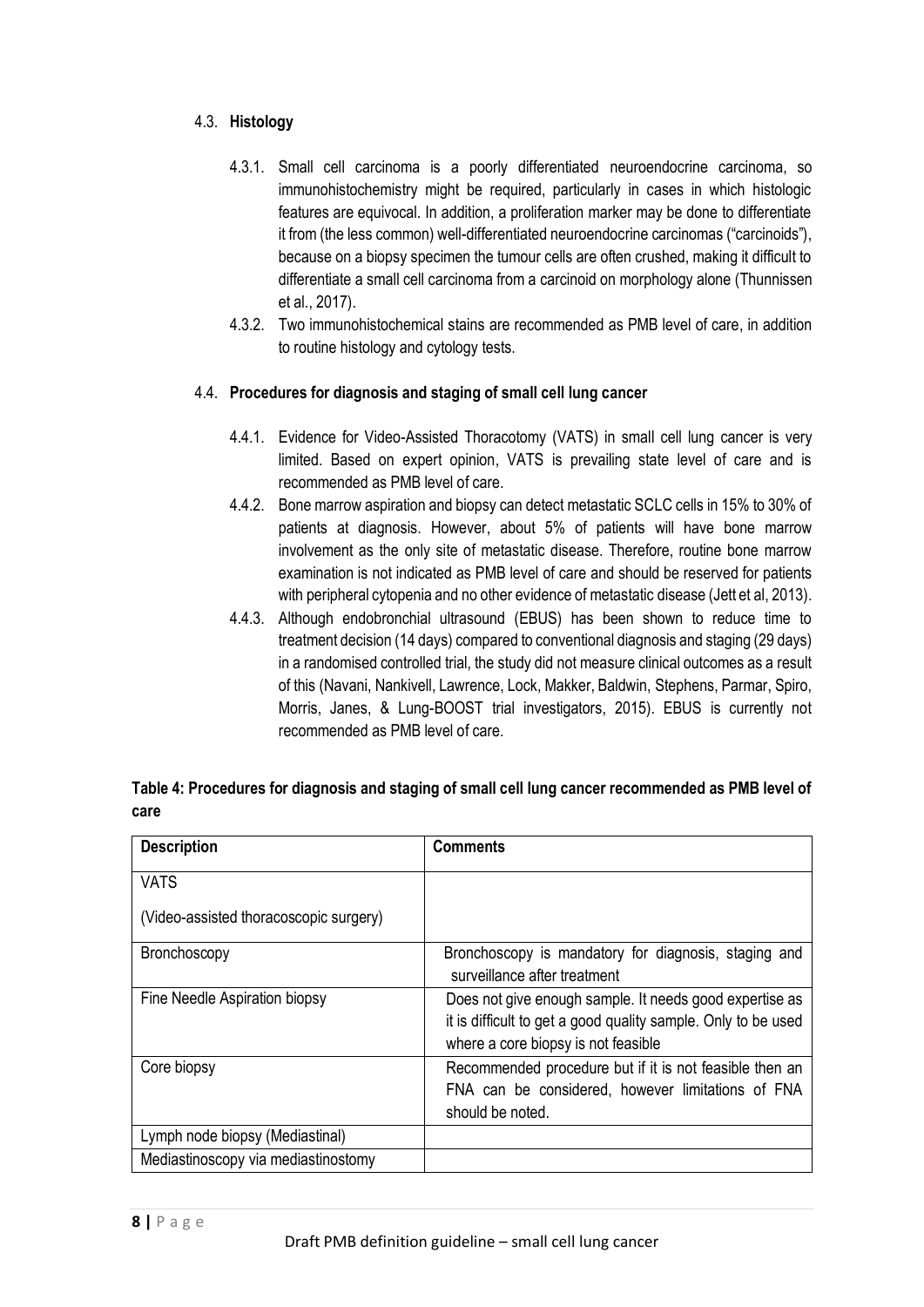| Bone marrow aspiration and biopsy           | Not routine unless if there is an abnormality with blood      |  |
|---------------------------------------------|---------------------------------------------------------------|--|
|                                             | tests indicative of cytopenia.                                |  |
| Baseline lung function (pulmonary function) | Spirometry (FEV <sub>1</sub> , FVC), is recommended           |  |
|                                             | Patient might have an anatomically resectable tumour but      |  |
|                                             | present as physically unresectable hence lung function        |  |
|                                             | test is recommended.                                          |  |
|                                             | Also important in radiation due to radiation pneumonitis      |  |
|                                             | and the risk of respiratory failure even if the patient has a |  |
|                                             | small lesion with poor lung function.                         |  |
| <b>Exclusions</b>                           |                                                               |  |
| Endobronchial Ultrasound (EBUS)             | Not PMB level of care                                         |  |
|                                             |                                                               |  |

#### **5. Treatment Options**

Small cell lung cancer is highly sensitive to initial chemotherapy or radiotherapy although disease recurrence is common with a high mortality rate (Detterbeck et al., 2013).

#### 5.1. **Surgery**

- 5.1.1. Surgery should only be considered in stage 1 (T1-2, N0) patients at diagnosis where it is confirmed that mediastinal lymph nodes are not involved. There is no clinical benefit in patients with N2 disease stage or beyond (NCCN, 2016).
- 5.1.2. There are few randomised controlled trials evaluating surgical resection in limited stage small cell lung cancer and these do not support favourable outcomes, however the trials were found to be of poor quality and further trials are needed, particularly in light of newer staging criteria (Barnes, See, Barnett & Manser, 2017).
- 5.1.3. In the very early limited stage, resection consists of lobectomy and dissection or comprehensive sampling of mediastinal lymph nodes (Carter et al, 2014).
- 5.1.4. The following surgical interventions are recommended as PMB level of care:
	- Segmental / wedge resection of the lung
	- **Lobectomv**
	- Lymph node dissection

Surgical interventions are only recommended in selected cases of patients with early limited stage disease (stage 1 disease) who have a solitary nodule, no hilar or mediastinal involvement based on adequate mediastinal staging, no distant metastases, and no contraindications to surgery (Barnes et al, 2017).

#### 5.2. **Chemotherapy**

5.2.1. Although the evidence for adjuvant treatment following surgical resection is limited, data from the National Cancer Database 2016 study has shown adjuvant chemotherapy with or without radiation was associated with significantly improved survival (Yang et al.,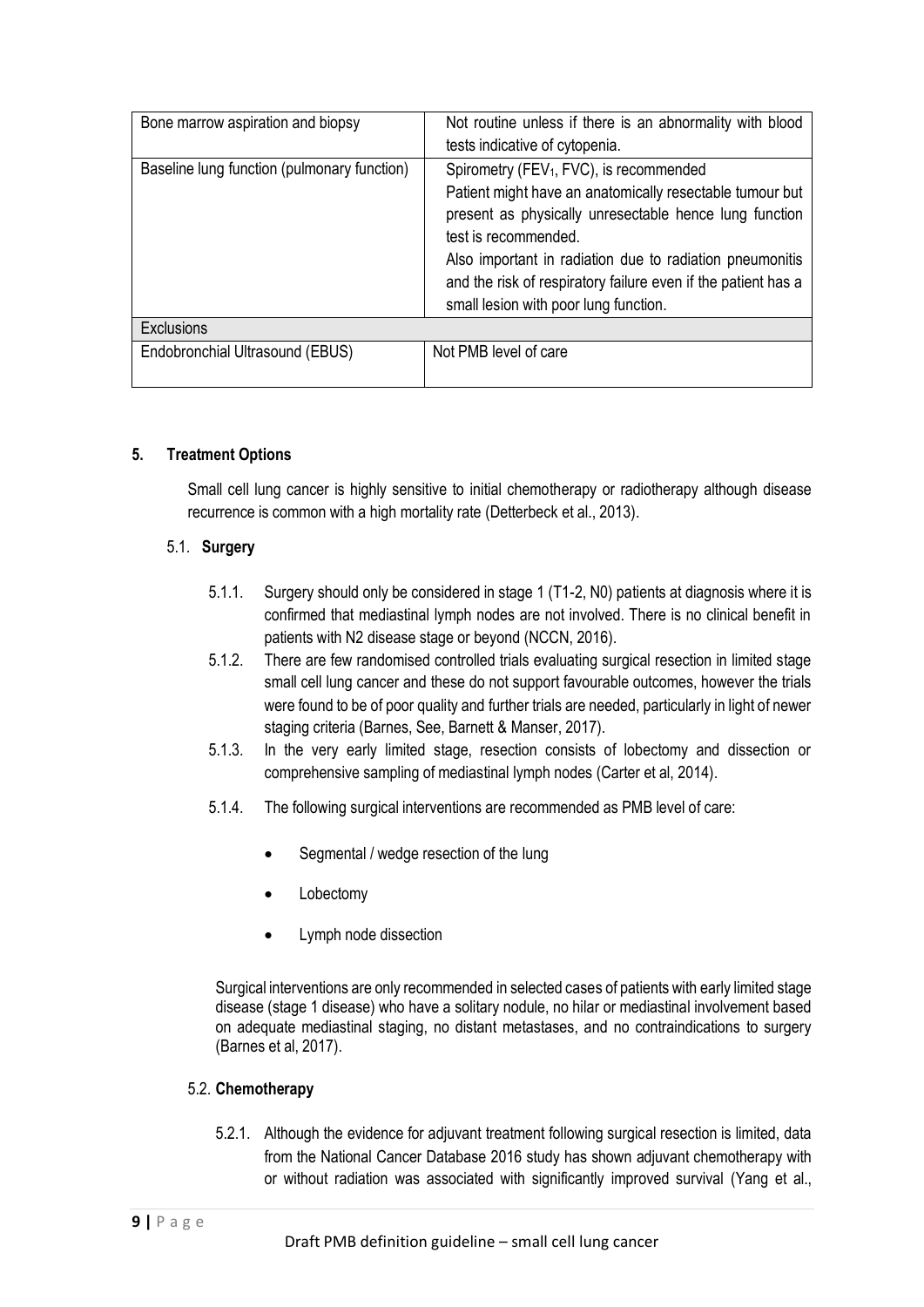2016). The 2017 updated NCCN guidelines now recommend adjuvant chemotherapy following curative-intent surgical resection (NCCN, 2016).

- 5.2.2. The most commonly recommended chemotherapy in limited stage disease is etoposide and cisplatin although carboplatin may be used instead of cisplatin to reduce toxicity with no differences seen in survival or response rate (Früh, De Ruysscher, Popat, Crinò, Peters & Felip, 2013; Karam, Jiang, Khaira, Lee & Schellenberg, 2015; Kim, Biswas, Bakaki, Dowlati, Sharma & Machtay, 2016).
- 5.2.3. The results of studies using irinotecan in combination with etoposide and cisplatin or carboplatin have shown mixed results. Earlier studies suggested a benefit in Japan (Noda, Nishiwaki, Kawahara, Negoro, Sugiura, Yokoyama, Fukuoka, Mori, Watanabe, Tamura, Yamamoto & Saijo, 2002). Whereas more recent studies in North America and Europe studies have failed to show a statistically significant increase in overall survival with irinotecan (Kelley, Bogart, Hodgson, Ansari, Atkins, Pang, Green & Vokes, 2013). Two meta-analyses from China, did not find an improvement in response rate but both showed a statistically significant improvement in overall survival, however the quality of studies was acknowledged to be limited by heterogeneity (Jiang, Liang, Zhou, Huang, Huang, Chu & Zhan, 2010; Shao, Jin & Zhu, 2012).
- 5.2.4. The benefits of extending chemotherapy beyond 4-6 cycles in first-line treatment have not been proven and increased toxicity is a considerable risk (Früh et al., 2013; NCCN, 2016).
- 5.2.5. Topotecan or irinotecan have been recommended as second-line treatment, however clinical trial data has shown limited improvements in overall survival benefit, with increased toxicity in small sample sizes (Aktas, Kus, Kalender, Sevinc, Camci & Kul, 2016; Jett et al., 2013; Pelayo Alvarez, Westeel, Cortés-Jofré & Bonfill Cosp, 2013). Topotecan and irinotecan are therefore not recommended as PMB level of care in SCLC.
- 5.2.6. The medicines given in table 5 are recommended as PMB level of care when used as monotherapy or in combination.

| <b>Indication</b>                      | <b>Medicine names</b>   |
|----------------------------------------|-------------------------|
| Limited stage - first line             | Cisplatin / Carboplatin |
|                                        | Etoposide               |
|                                        |                         |
| Second line                            | Best supportive care    |
| Extensive stage ( $1st$ or $2nd$ line) | Vincristine             |
|                                        | Etoposide               |
|                                        | Cisplatin / Carboplatin |
|                                        | Cyclophosphamide        |
|                                        | Doxorubicin             |

#### **Table 5: Chemotherapy recommended as PMB level of care for small cell lung cancer**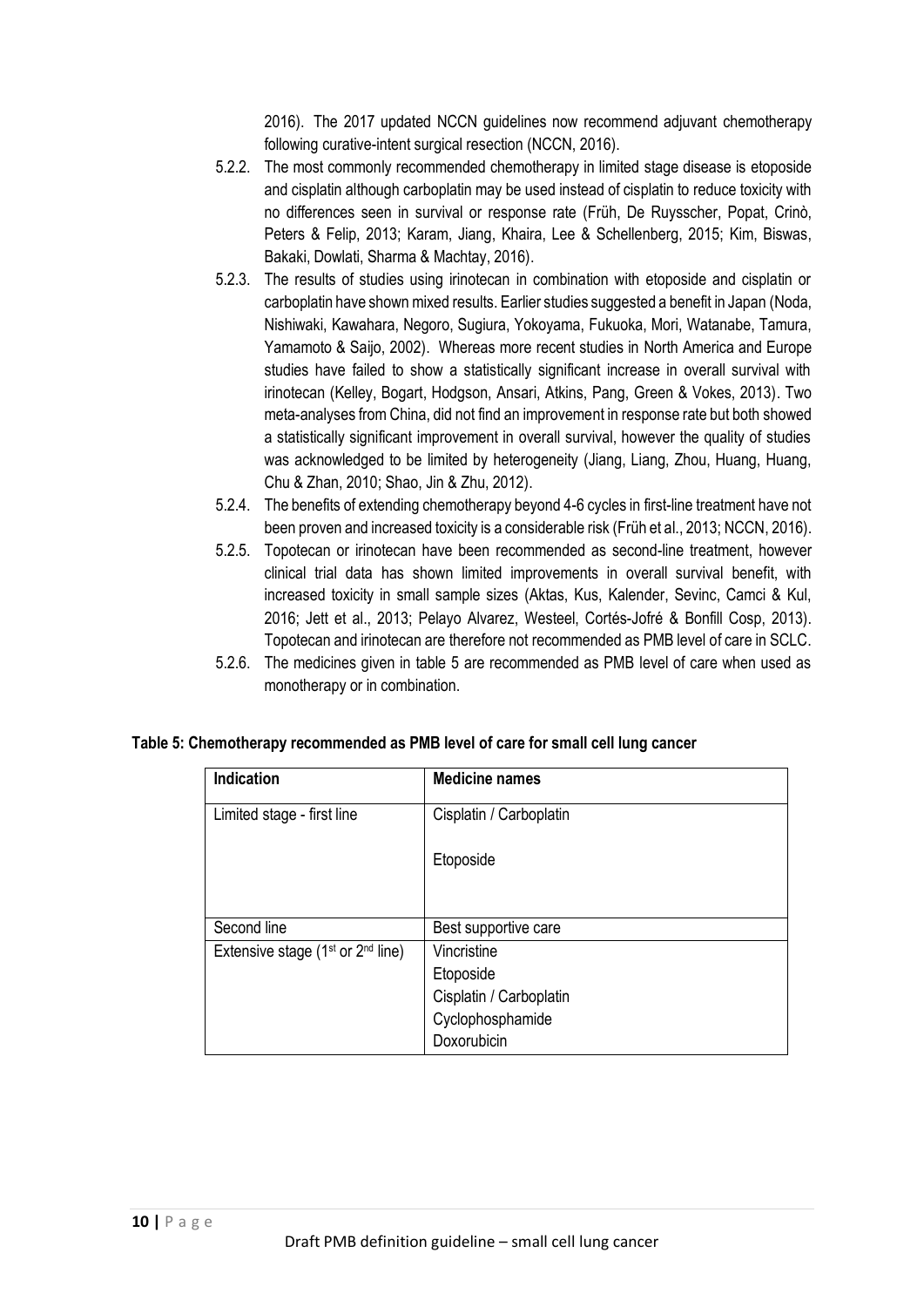### 5.3. **Radiation therapy (RT)**

The use of RT for SCLC will be discussed under thoracic radiation therapy (TRT), prophylactic cranial irradiation (PCI), and RT used for the palliation of various metastases (Jett et al,2013).

### 5.3.1. Thoracic radiation therapy (TRT)

- 5.3.1.1. TRT has been shown to reduce relapses in limited stage disease by 25%-30% with an improvement in survival rate. If TRT is initiated early, it is associated with improved survival rate compared to later treatment, although this may be at the expense of increased toxicity (De Ruysscher, Lueza, Le Péchoux, Johnson, O'Brien, Murray, Spiro, Wang, Takada, Lebeau, Blackstock, Skarlos, Baas, Choy, Price, Seymour, Arriagada, Pignon & RTT-SCLC Collaborative Group, 2016).
- 5.3.1.2. TRT is typically administered with systemic chemotherapy in patients with LS-SCLC. Studies suggest that concurrent treatment is more effective than sequential therapy (Carter et al, 2014).
- 5.3.1.3. For patients with LS-SCLC, early chemoradiotherapy, with accelerated hyperfractionated radiation therapy (twice-daily treatment) concurrently with platinumbased chemotherapy, is recommended. In patients with ES-SCLC who have completed chemotherapy and achieved a complete response outside the chest and complete or partial response in the chest, a course of consolidative TRT is suggested (Jett et al,2013).
- 5.3.1.4. No difference in survival outcomes or toxicity has been shown between twice-daily and once-daily concurrent chemoradiotherapy in patients with limited-stage smallcell lung cancer (Faivre-Finn, Snee, Ashcroft, Appel, Barlesi, Bhatnagar, Bezjak, Cardenal, Fournel, Harden, Le Pechoux, McMenemin, Mohammed, O'Brien, Pantarotto, Surmont, Meerbeeck, Woll, Lorigan, Blackhall & CONVERT Study Team, 2017).
- 5.3.1.5. In limited stage disease, the use of three-dimensional conformal radiation therapy (3DCRT) is PMB level of care.
- 5.3.1.6. Intensity modulated radiation therapy (IMRT) is recommended as PMB level of care on motivation.
- 5.3.1.7. In extensive stage disease, there is no role of radical thoracic radiation therapy (Carter et al, 2014).
- 5.3.2. Prophylactic Cranial Irradiation
	- 5.3.2.1. The incidence of brain metastases is high (around 50%) in patients with small-cell lung cancer and therefore Prophylactic Cranial Irradiation (PCI) should be considered in patients who have achieved a partial or complete response to treatment to reduce the risk of cerebral metastases and improve overall survival (Zhang, Jiang, Luan, Wang, Zheng & Wang, 2014).
	- 5.3.2.2. PCI is recommended as PMB level of care for patients with both LS and ES SCLC who demonstrate a good response to chemotherapy or chemoradiation therapy (Carter et al, 2014).
	- 5.3.2.3. In patients with LS- or ES-SCLC who achieve a complete or partial response to initial therapy, PCI is recommended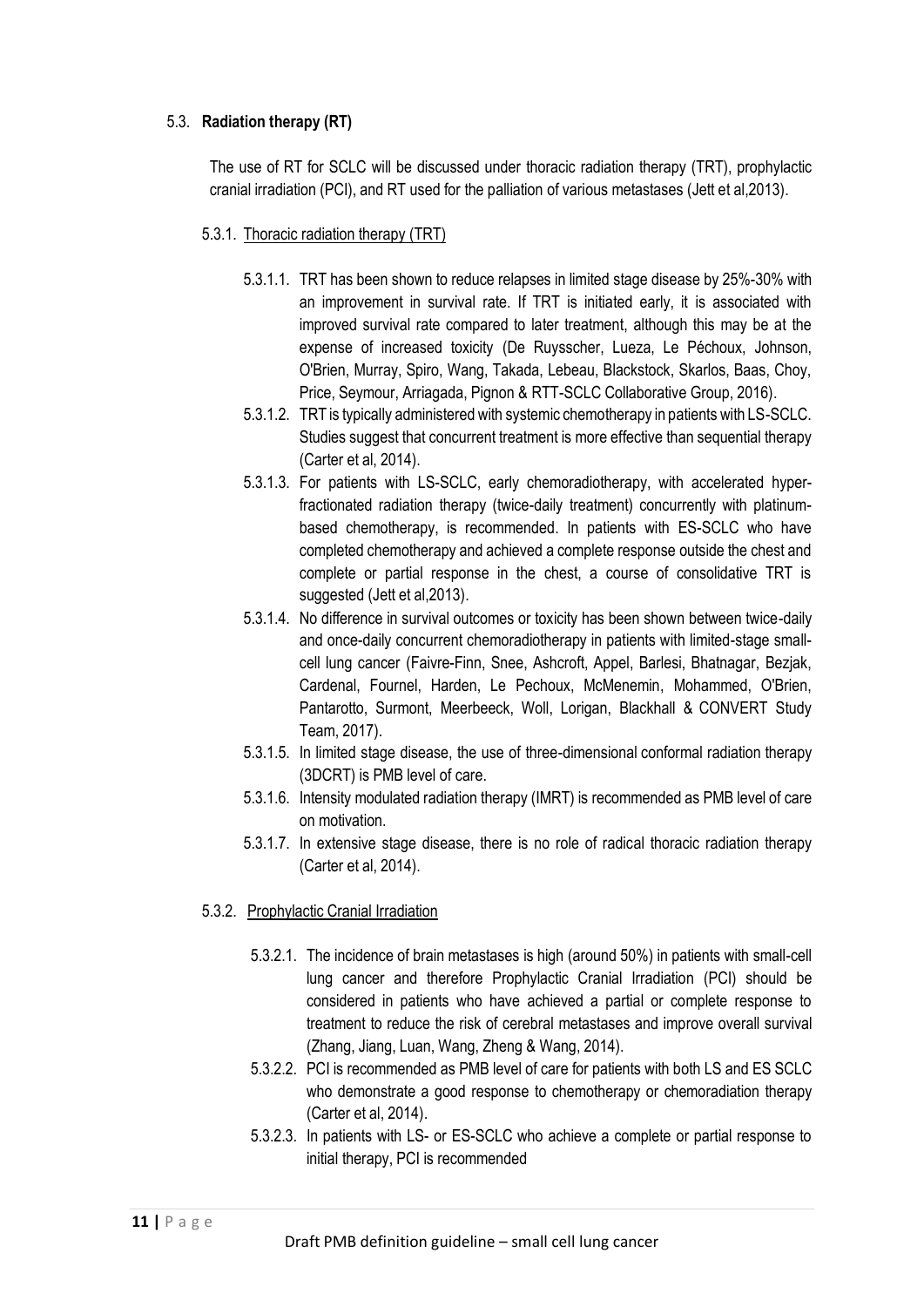5.3.2.4. Stereotactic radiation is recommended as PMB level of care on motivation for selected patients.

#### 5.3.3. Palliative radiation

- 5.3.3.1. Radiation is established and recommended as an effective palliative therapy for various metastases for the management of other lung cancer related symptoms (Jett et al,2013).
- 5.3.3.2. Palliative radiation is PMB level of care in both LS and ES disease.

#### **Table 6: PMB level of care for radiation therapy in small cell lung cancer.**

| <b>Radiation therapy</b>     | <b>Indication</b>                   | <b>Recommended dose</b>                                                   |
|------------------------------|-------------------------------------|---------------------------------------------------------------------------|
| <b>TRT</b>                   | Limited stage disease               | 45Gy (1.5# x 2x daily) / 60Gy (30# x                                      |
|                              |                                     | 2Gy) / 66Gy (2.0Gy x33#)                                                  |
| <b>PCI</b>                   |                                     | Limited and extensive stage disease   24 Gy (10# x 2.4gy) / 25.2Gy (14# x |
|                              |                                     | $1.8$ Gv $)$                                                              |
| Palliative Radiation therapy | Limited and extensive stage disease | 1# to 15# to control pain                                                 |

#### **6. Exclusions**

The following interventions are **not recommended** as PMB level of care for small cell lung cancer

- Radiofrequency ablation ((RFA)
- Microwave ablation (MWA)
- Alternative medicine e.g. acupuncture, massage
- Targeted therapy
- Robotic surgery

**This guideline will be reviewed on 31 March 2020**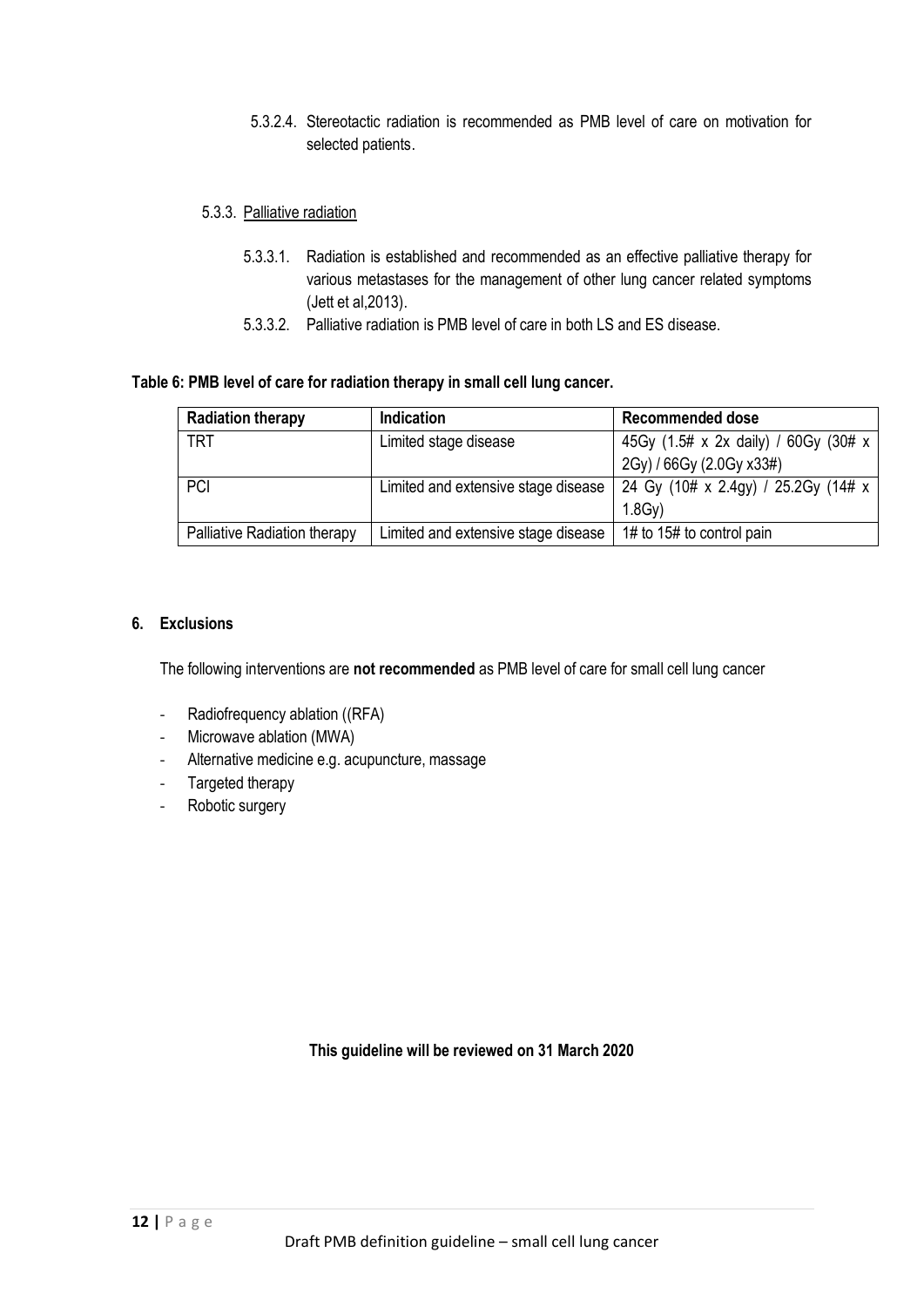## **References**

Aktas, G., Kus, T., Kalender, M. E., Sevinc, A., Camci, C. & Kul, S. (2016). Survival analysis in second-line and third-line chemotherapy with irinotecan followed by topotecan or topotecan followed by irinotecan for extensive-stage small-cell lung cancer patients: a single-center retrospective study. *OncoTargets and therapy*, (9): 1921-1926.

Barnes, H., See, K., Barnett, S. & Manser, R. (2017). Surgery for limited-stage small-cell lung cancer. *Cochrane Database of Systematic Reviews*, (4).

Cao, C., Manganas, C., Ang, S.C., Peeceeyen, S. & Yan, T.D. (2013). Video-assisted thoracic surgery versus open thoracotomy for non-small cell lung cancer: a meta-analysis of propensity score-matched patients. *Interactive Cardiovascular and Thoracic Surgery*, 16(3): 244-249.

Carter, B.W., Glisson, B.S., Truong,M.T., Erasmus, J.J. (2014). Small Cell Lung Carcinoma: Staging, Imaging, and Treatment Considerations. *RadioGraphics*, 34:1707–1721.

Chen, F.F., Zhang, D., Wang, Y.L. & Xiong, B. (2013). Video-assisted thoracoscopic surgery lobectomy versus open lobectomy in patients with clinical stage non-small cell lung cancer: A meta-analysis*. European Journal of Surgical Oncology*, 39(9): 957-963.

Chen, V.W., Ruiz, B.A., Hsieh, M.C., Wu, X.C., Ries, L. & Lewis, D.R. (2014). Analysis of Stage and Clinical/Prognostic Factors for Lung Cancer from SEER Registries: AJCC Staging and Collaborative Stage Data Collection System. *Cancer*, 3781-3792.

Collaboration, Global Burden of Disease. (2017). Global, Regional, and National Cancer Incidence, Mortality, Years of Life Lost, Years Lived With Disability, and Disability-Adjusted Life-years for 32 Cancer Groups, 1990 to 2015: A Systematic Analysis for the Global Burden of Disease Study. *JAMA Oncology*. 3(4):524-548.

De Ruysscher, D., Lueza, B., Le Péchoux, C., Johnson, D. H., O'Brien, M., Murray, N., Spiro, S., Wang, X., Takada, M., Lebeau, B., Blackstock, W., Skarlos, D., Baas, P., Choy, H., Price, A., Seymour, L., Arriagada, R., Pignon, J.P. & RTT-SCLC Collaborative Group. (2016). Impact of thoracic radiotherapy timing in limitedstage small-cell lung cancer: usefulness of the individual patient data meta-analysis. *Annals of Oncology: Official journal of the European Society for Medical Oncology*. 27(10): 1818-1828.

Detterbeck, F.C., Lewis, S.Z., Diekemper, R., Addrizzo-Harris, D. & Alberts, W. M. (2013). Diagnosis and Management of Lung Cancer, 3rd ed: American College of Chest Physicians Evidence-Based Clinical Practice Guidelines. Executive Summary. *Chest.* 143(5): 7S-37S.

Detterbeck, F.C., Boffa, D.J., Kim, A.W. & Tanoue, L.T. (2017). The Eighth Edition Lung Cancer Stage Classification. *Chest.*. 151(1): 193-203.

Faivre-Finn, C., Snee, M., Ashcroft, L., Appel, W., Barlesi, F., Bhatnagar, A., Bezjak, A., Cardenal, F., Fournel, P., Harden, S., Le Pechoux, C., McMenemin, R., Mohammed, N., O'Brien, M., Pantarotto, J., Surmont, V., Van Meerbeeck, JP., Woll, P.J., Lorigan, P., Blackhall, F. & CONVERT Study Team. (2017). Concurrent once-daily versus twice-daily chemoradiotherapy in patients with limited-stage small-cell lung cancer (CONVERT): an open-label, phase 3, randomised, superiority trial. *The Lancet Oncology*. 18(8): 1116-1125.

Früh, M., De Ruysscher, D., Popat, S., Crinò, L., Peters, S. & Felip, E. (2013). Small-cell lung cancer (SCLC): ESMO Clinical Practice Guidelines for diagnosis, treatment and follow-up. *Annals of Oncology*. 24(6): vi99 vi105.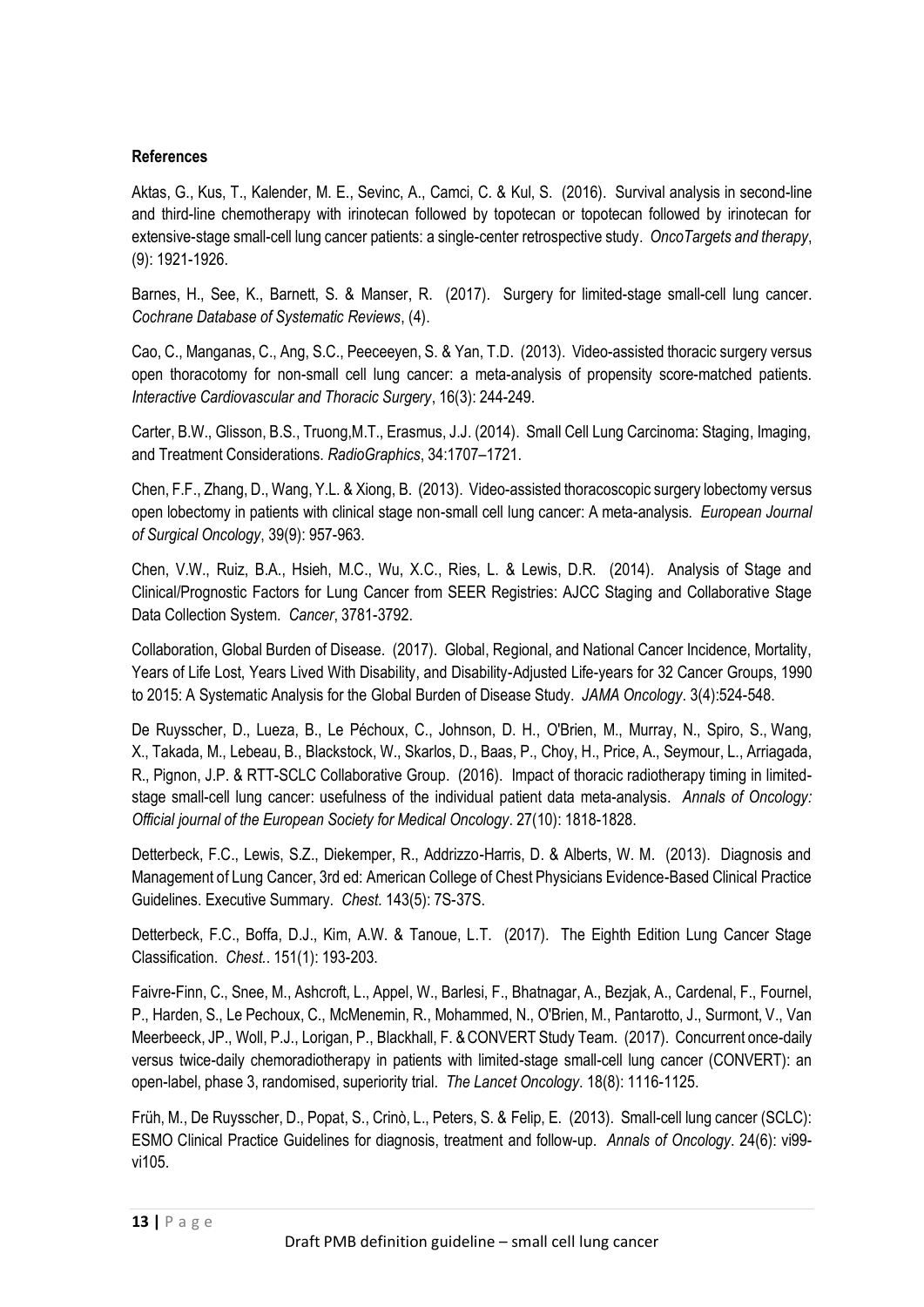Jett, J.R., Schild, S.E., Kesler, K.A. & Kalemkerian, G.P. (2013). Treatment of Small Cell Lung Cancer: diagnosis and management of lung cancer, 3rd ed: American College of Chest Physicians evidence‐based clinical practice guideline**.** *Chest*. 143(5): e400S-e419S.

Jiang, J., Liang, X., Zhou, X., Huang, L., Huang, R., Chu, Z. & Zhan, Q. (2010). A Meta-Analysis of Randomized Controlled Trials Comparing Irinotecan/Platinum with Etoposide/Platinum in Patients with Previously Untreated Extensive-Stage Small Cell Lung Cancer. *Journal of Thoracic Oncology*. 5(6): 867-873.

Karam, I., Jiang, S.Y., Khaira, M., Lee, C.W. & Schellenberg, D. (2015). Outcomes of Small Cell Lung Cancer Patients Treated With Cisplatin-Etoposide Versus Carboplatin-Etoposide. *American Journal of Clinical Oncology*. 38(1).

Kelley, M.J., Bogart, J.A., Hodgson, L.D., Ansari, R.H., Atkins, J.N., Pang, H., Green, M.R. & Vokes, E.E. (2013). Phase II study of induction cisplatin and irinotecan followed by concurrent carboplatin, etoposide, and thoracic radiotherapy for limited stage small cell lung cancer: CALGB 30206. *Journal of thoracic oncology: official publication of the International Association for the Study of Lung Cancer*. 8(1): 102-108.

Kim, E., Biswas, T., Bakaki, P., Dowlati, A., Sharma, N. & Machtay, M. (2016). Comparison of cisplatin/etoposide versus carboplatin/etoposide concurrent chemoradiation therapy for limited-stage small cell lung cancer (LS-SCLC) in the elderly population (age span>65 years) using national SEER-Medicare data. *Practical Radiation Oncology*. 6(5): e163-e169.

Lin, Y., Shidan, W., Yunyun, Z., Sunny, L., Guanghua, X., Adi, G. & Yang, X. (2017). Evaluation of the 7th and 8th editions of the AJCC/UICC TNM staging systems for lung cancer in a large North American cohort. *Oncotarget*. 8(40): 66784–66795.

Midthun, D. (2017). *Overview of the risk factors, pathology, and clinical manifestations of lung cancer.* Available from: [https://www.uptodate.com/contents/overview-of-the-risk-factors-pathology-and-clinical](https://www.uptodate.com/contents/overview-of-the-risk-factors-pathology-and-clinical-manifestations-of-lung-cancer)[manifestations-of-lung-cancer](https://www.uptodate.com/contents/overview-of-the-risk-factors-pathology-and-clinical-manifestations-of-lung-cancer) [Accessed 11 November 2017]

Midthun, D. (2017). *Overview of the initial evaluation, treatment and prognosis of lung cancer*. Available from: [https://www.uptodate.com/contents/overview-of-the-initial-evaluation-treatment-and-prognosis-of-lung](https://www.uptodate.com/contents/overview-of-the-initial-evaluation-treatment-and-prognosis-of-lung-cancer?search=%27Overview+of+the+initial+evaluation%2C+treatment+and+prognosis+of+lung+cancer&source=search_result&selectedTitle=1~150)[cancer?search=%27Overview+of+the+initial+evaluation%2C+treatment+and+prognosis+of+lung+cancer&so](https://www.uptodate.com/contents/overview-of-the-initial-evaluation-treatment-and-prognosis-of-lung-cancer?search=%27Overview+of+the+initial+evaluation%2C+treatment+and+prognosis+of+lung+cancer&source=search_result&selectedTitle=1~150) [urce=search\\_result&selectedTitle=1~150](https://www.uptodate.com/contents/overview-of-the-initial-evaluation-treatment-and-prognosis-of-lung-cancer?search=%27Overview+of+the+initial+evaluation%2C+treatment+and+prognosis+of+lung+cancer&source=search_result&selectedTitle=1~150) [Accessed 11 November 2017]

Nanguzgambo, A., Aubeelack, K., von Groote-Bidlingmaier, F., Hattingh, S., Louw, M., Koegelenberg, C. & Bolliger, C. (2011). Radiologic features, staging, and operability of primary lung cancer in the Western cape, South Africa : a 1-year retrospective study. *Journal of Thoracic Oncology*. 6(2): 343-50.

Navani, N., Nankivell, M., Lawrence, D. R., Lock, S., Makker, H., Baldwin, D. R., Stephens, R. J., Parmar, M. K., Spiro, S. G., Morris, S., Janes, S. M. & Lung-BOOST trial investigators. (2015). Lung cancer diagnosis and staging with endobronchial ultrasound-guided transbronchial needle aspiration compared with conventional approaches: an open-label, pragmatic, randomised controlled trial*. The Lancet. Respiratory Medicine*. 3(4):282-289.

NCCN (National comprehensive cancer network). (2016). Clinical practice guidelines in oncology for small cell lung Cancer version 2.2017.

Noda, K., Nishiwaki, Y., Kawahara, M., Negoro, S., Sugiura, T., Yokoyama, A., Fukuoka, M., Mori, K., Watanabe, K., Tamura, T., Yamamoto, S. & Saijo, N. (2002). Irinotecan plus Cisplatin Compared with Etoposide plus Cisplatin for Extensive Small-Cell Lung Cancer. *New England Journal of Medicine*. 346(2): 85- 91.